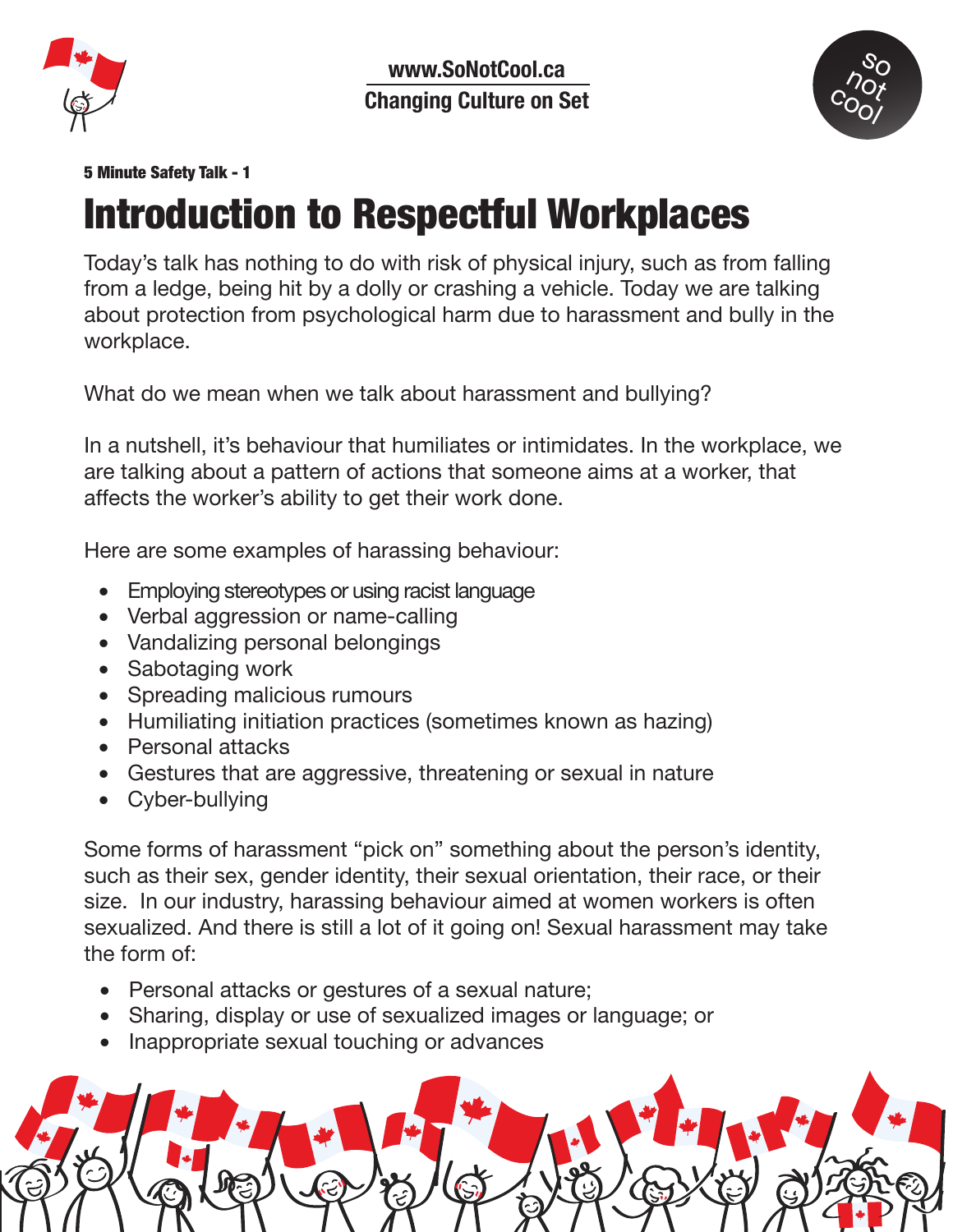



Often times when talking about racism, we think of the easily detectable forms which is overt racism where the individual consciously acknowledges racist speech, behaviour or belief. However, there are many forms of covert racism that may not be as easily seen or detected but are equally as important to acknowledge. These usually takes the form of a microagressions which consists of three types: microassaults, microinsults and microinvalidations.

- Microassaults is when someone intentionally behave in a racist manor while not intending to be offensive. An example of this is intentionally making a racist joke and then laughing it off and claim it was just a joke.
- Microinsult demeans a person's race, whether intentionally or not. An example of this could be when a BIPOC member is asked how they got their job, implying they couldn't get it on their own merit.
- Microinvalidations is when someone's comments invalidates a specific group of people's experiences. Examples of these can include saying things like racism does not exist or asking someone where they are really from.

We are talking about behaviour that may come from co-workers, supervisors, employers or external sources.

To be defined as harassment, usually we mean a course of inappropriate actions rather than a single incident. However, a single occurrence may qualify as harassment, depending on how severe it is. Obviously, a single act of assault is very serious and may become a police matter.

The rule of thumb is pretty simple: is the behaviour unwelcome? And would we expect that the person behaving in this way knows, or ought to know, that the actions are unwelcome? If so, it's harassment.

Workplace harassment in our industry is now being recognized as the hazard it is, and we all need to learn to recognize it and keep it out of our sets and offices.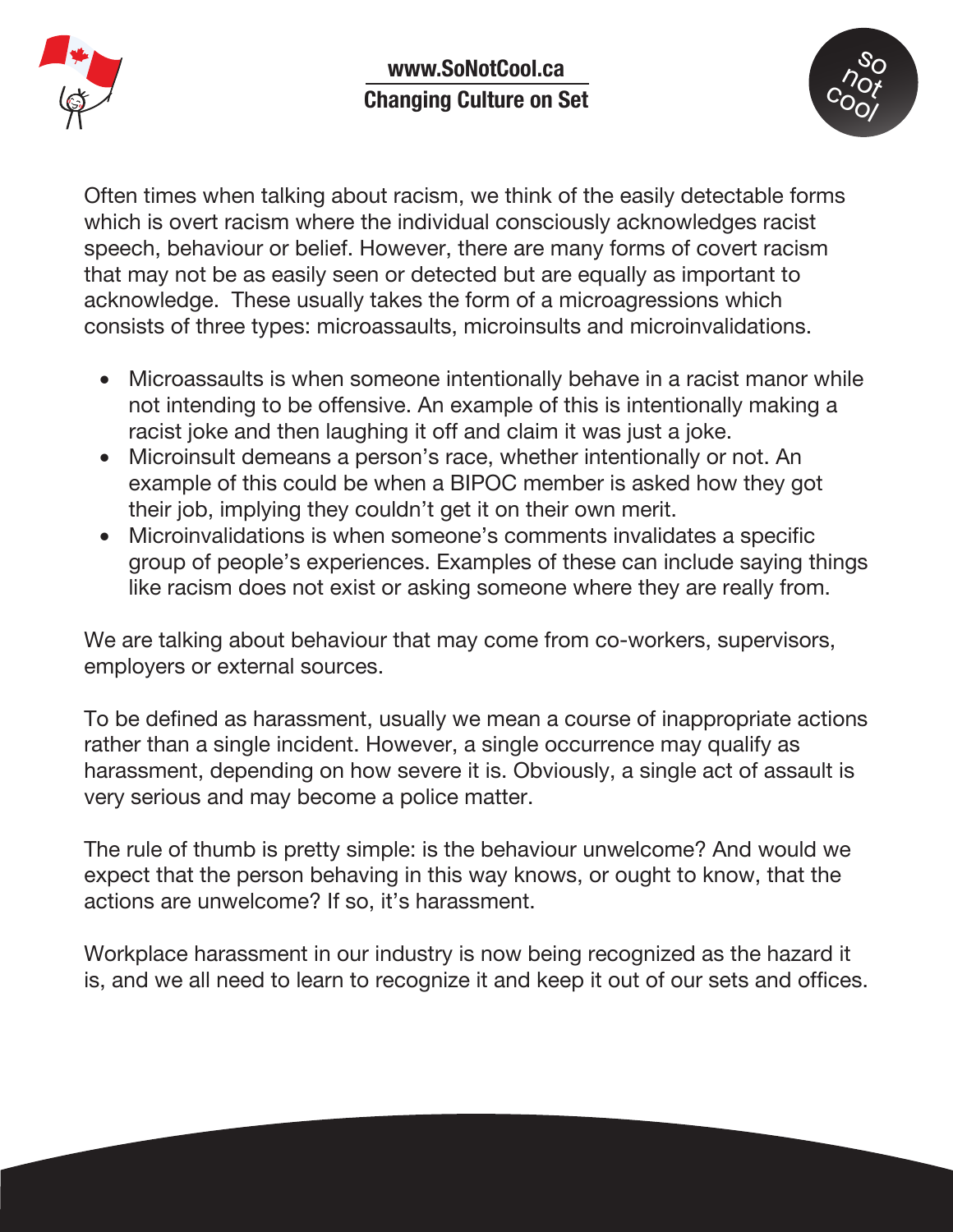



So, the first thing to know about harassment is that it is still too common in the film, TV and digital media industry. In the past it has been almost an accepted part of our culture.

The second thing to know is that harassing someone is not just a violation of the new industry Code of Conduct, it is actually ILLEGAL. All across Canada, labour law and human rights legislation has been beefed up over the last few years to tackle harassment. It is now illegal under labour laws, human rights codes and health and safety regulations to harass a worker, even people like us who are mainly self-employed.

Giving someone a hard time at work is really a way of showing someone who's boss, or who's on top, or who is not welcome on the job. It is an abuse of power. And in our industry, it has not been easy to speak up to stop it when someone is bullying you.

We are all aware that the job we are on today is only short-term, and we compete for that next job. Most of us face precarious employment throughout our careers. No one wants to be thought of as a complainer or a problem, and fear of being labelled has stopped people from coming forward with complaints when they are bullied or harassed.

This is what we are changing. Harassment is NOT acceptable. The production company actually has the legal responsibility to keep us safe at work, and that includes keeping the set, and the office, free from violence and harassment. Most of the unions, guilds and employer-side organizations across the country have gotten together over 2018 to develop an industry-wide Code of Conduct, and make sure policies and practices are in place to ensure respectful workplaces.